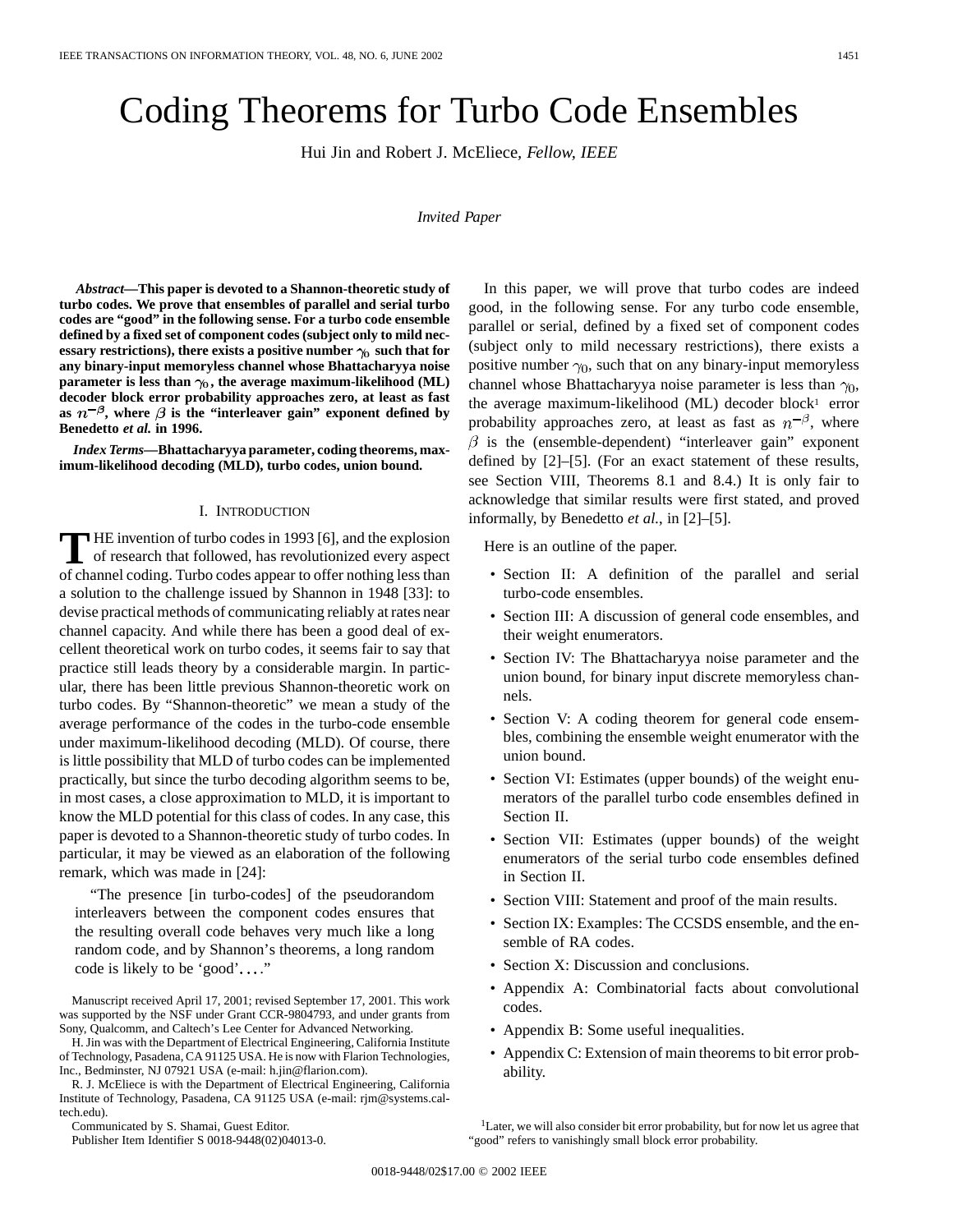

Fig. 1. Encoder for a parallel turbo code. The numbers above the input–output lines indicate the length of the corresponding block, and those below the lines indicate (when present) the Hamming weight of the block.



Fig. 2. Encoder for a serial turbo code. As in Fig. 1, the numbers above the input–output lines indicate the length of the corresponding block, and those below the lines indicate the Hamming weight of the block.

#### II. TURBO-CODE ENSEMBLES

The general structure of a parallel turbo code is shown in Fig. 1. There are  $J$  interleavers (pseudorandom permutations)  $P_1, P_2, \ldots, P_J$  and J recursive convolutional encoders  $E_1^r, E_2^r, \ldots, E_J^r$ . An information block of length  $k$  is permuted by interleaver  $P_i$  and then encoded (and truncated) by  $E_i^r$ , producing a codeword of length  $n_i$ , for  $i = 1, 2, \ldots, J$ . These J codewords are then sent to the channel. The overall code is therefore an  $(n, k)$  linear block code, with  $n = \sum_{i=1}^{J} n_i$ . If  $R_i = k/n_i$  is the rate of the *i*th component code  $C_i$ , then the overall code rate is easily seen to be  $\overline{R} = (\sum_{i=1}^{J} R_i^{-1})^{-1}$ . Because there are k! choices for each interleaver,3 there are a large number of codes with the structure shown in Fig. 1. We call this set of codes the  $[E_1^r || E_2^r || \cdots || E_n^r]$ ensemble. (We will define a code ensemble more precisely in Section III.)

Our first main result (Theorem 8.1) implies that if  $J \geq 2$ , the  $\left|E_1^r\right|\left|E_2^r\right| \cdots \left|\left|E_J^r\right|$  ensemble is "good," in the sense defined in Section I.

A serial turbo code has the general structure shown in Fig. 2. An information block of length  $k$  is encoded by an outer encoder  $E_1$  into a codeword of length N, which is permuted by an interleaver  $P$ , and then encoded by a recursive inner encoder  $E_2^r$ into a codeword of length  $n$ . The outer code  $C_1$  is a truncated convolutional code,<sup>4</sup> and the inner code  $C_2$  is a truncated recursive convolutional code. The overall code is therefore an  $(n, k)$ linear block code, with rate  $R = R_1 R_2$ , where  $R_1$  is the rate of the outer code and  $R_2$  is the rate of the inner code. Because of



Fig. 3. Encoder for a multiple serial turbo code.

the choices for the interleaver, there are  $N!$  codes with the structure shown in Fig. 2. We call this set of codes the  $[E_1 \Rightarrow E_2^r]$ ensemble.

Our second main result (Theorem 8.4) implies that if the minimum distance of the outer code  $C_1$  is at least three, the  $[E_1 \Rightarrow E_2^r]$  ensemble is also "good."

Finally, we mention the "multiple" serial turbo code depicted in Fig. 3. Here, an information block of length  $k$  is encoded by a first encoder  $E_1$  into a first codeword of length  $N_1$ , which is permuted by an interleaver  $P_1$ ; this codeword is then encoded by a second encoder  $E_2$  into a second codeword of length  $N_2$ , which is permuted by an interleaver  $P_2$ , etc. This process is repeated J times, concluding with the Jth encoder  $E_J^r$ , which is required to be recursive. The overall code rate is  $R = R_1 R_2 \cdots R_J$ , where  $R_i$  is the rate of  $E_i$ . We call this set of codes the  $|E_1 \Rightarrow$  $E_2 \Rightarrow \cdots \Rightarrow E_J^r$  ensemble. Our third main theorem (Theorem 8.7), which is stated without proof, guarantees that the  $[E_1 \Rightarrow E_2 \Rightarrow \cdots \Rightarrow E_J^r]$  ensemble is good whenever

$$
\sum_{i=1}^{J-2} d_i + [d_{J-1}|i|] \ge J.
$$

# III. CODE ENSEMBLES, IN GENERAL

Parallel and serial turbo codes are important examples of code ensembles, but our results can be applied to other ensembles as well. In this section, we will give a general definition of a code ensemble.

By an *ensemble* of linear codes, then, we mean a sequence  $\mathcal{C}_{n_1}, \mathcal{C}_{n_2}, \ldots$  of sets of linear codes, where  $\mathcal{C}_{n_i}$  is a set of  $(n_i, k_i)$  codes with common rate  $R_i = k_i/n_i$ . We assume that the sequence  $n_1, n_2, \ldots$  approaches infinity, and that

$$
\lim_{i \to \infty} R_i = R
$$

where  $R$  is called the rate of the ensemble.

We shall be concerned with the weight structure of the ensemble, and with this in mind we introduce some notation. If C is an  $(n, k)$  linear code, we denote its weight enumerator by the list  $A_0(C)$ ,  $A_1(C)$ , ...,  $A_n(C)$ . In other words,  $A_n(C)$  is the number of words of weight h in C, for  $h = 0, 1, \ldots, n$ . When no ambiguity is likely to occur, we denote the weight enumerator simply by  $A_0, A_1, \ldots, A_n$ . We will also need the *cumulative weight enumerator*

$$
A_{\leq h} = \sum_{d=1}^{h} A_d, \quad \text{for } h = 1, \dots, n.
$$
 (3.1)

In words,  $A_{\leq h}$  is the number of *nonzero* codewords of weight  $\leq h$ .

When the code  $C$  is viewed as the set of possible outputs of a particular encoder E, we denote by  $A_{n}^{(E)}$  the number of  $(x, y)$  pairs where the encoder input x has weight w and the corresponding encoder output  $y$  (codeword) has weight . Usually the encoder will be understood, and the simpler notation  $A_{w,h}$  will do. The set of numbers  $A_{w,h}$  is called

<sup>&</sup>lt;sup>2</sup>Here and hereafter, a superscript "r" indicates that the designated encoder is recursive, i.e., any input of weight 1 produces an output of infinite weight. <sup>2</sup>Here and hereafter, a superscript "r" indicates this recursive, i.e., any input of weight 1 produces an c <sup>3</sup>Without loss of generality, we may assume that *I* tion, so that there are really only  $J - 1$  interleavers.

<sup>&</sup>lt;sup>3</sup>Without loss of generality, we may assume that  $P_1$  is the identity permuta-

<sup>4</sup>We note that a block code can be viewed as a convolutional code without memory, so that  $E_1$  may be a block encoder.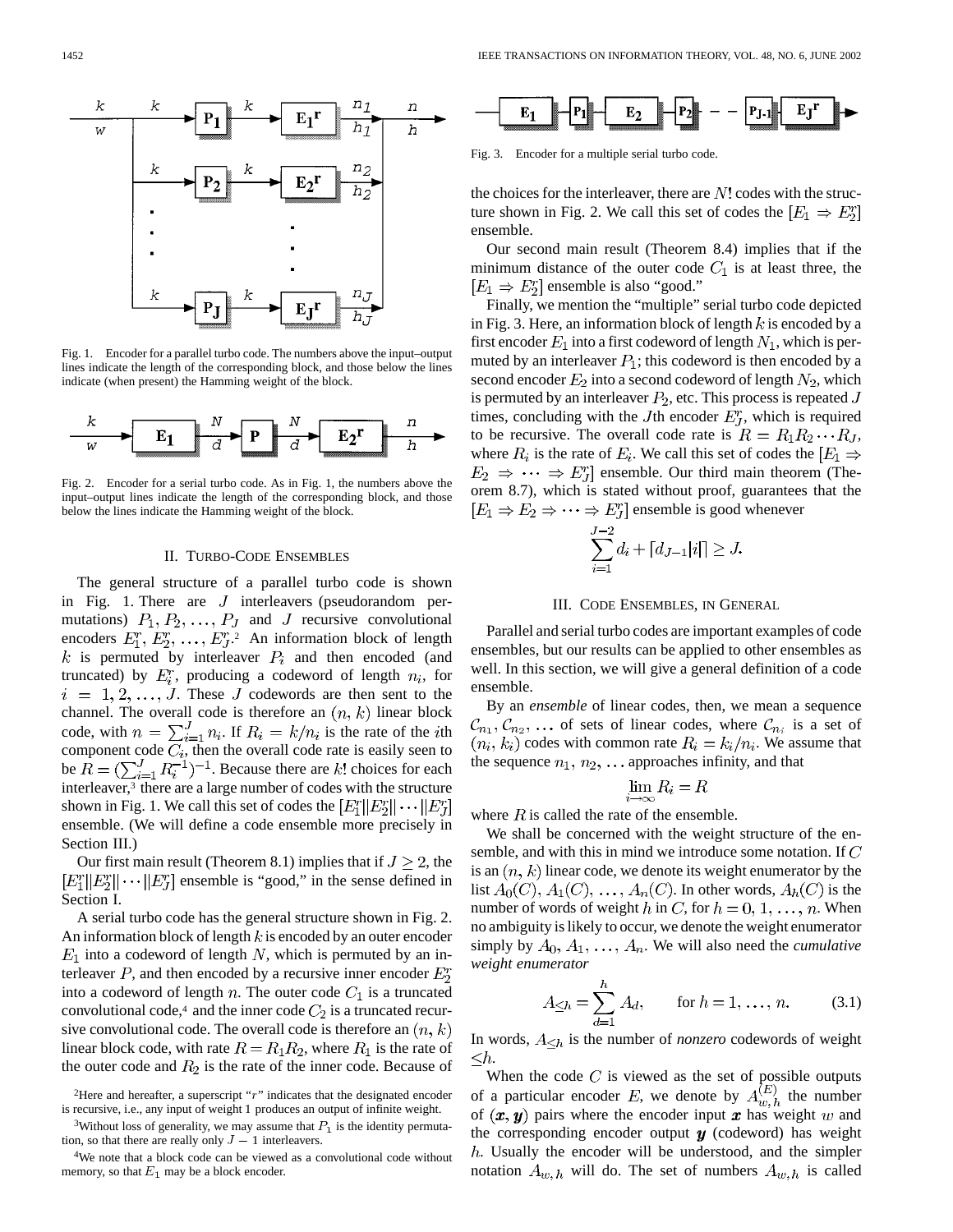the input–output weight enumerator (IOWE) for the code. In analogy with (3.1), we define the cumulative input–output weight enumerator (CIOWE)

$$
A_{w, \leq h} = \sum_{d=1}^{h} A_{w, d}.
$$
 (3.2)

Returning now to the ensemble, we define the *average weight enumerator* for the set  $C_n$  as the list

$$
\overline{A}_0^{(n)}, \overline{A}_1^{(n)}, \ldots, \overline{A}_n^{(n)}
$$

where

$$
\overline{A}_h^{(n)} \stackrel{\Delta}{=} \frac{1}{|\mathcal{C}_n|} \sum_{C \in \mathcal{C}_n} A_h(C), \qquad \text{for } h = 0, 1, \dots, n. \tag{3.3}
$$

Similarly, we define the average cumulative weight enumerator  $\overline{A}_{\leq h}^{(n)}$ , the average IOWE  $\overline{A}_{w,h}^{(n)}$ , and the average CIOWE .

For each *n* in the sequence  $n_1, n_2, \ldots$ , the *n*th *spectral shape* function is defined as

$$
r_n(\delta) \stackrel{\Delta}{=} \frac{1}{n} \log \overline{A}_{\lfloor \delta n \rfloor}^{(n)}, \qquad \text{for } 0 < \delta < 1. \tag{3.4}
$$

Thus  $\overline{A}_h^{(n)} = e^{nr_n(\delta)}$ , where  $\delta = h/n$ .

Finally, we define the *asymptotic spectral shape*

$$
r(\delta) \stackrel{\Delta}{=} \lim_{n \to \infty} r_n(\delta), \qquad \text{for } 0 < \delta < 1 \tag{3.5}
$$

provided the limit exists. In this case, we can say, roughly, that for large *n*, if the ratio  $\delta = h/n$  is fixed, then

$$
\overline{A}_h^{(n)} \sim e^{nr(\delta)}.
$$

It is worth noting here that the main difficulty in proving our main results (Theorems 8.1 and 8.4) is that we are unable to compute  $r(\delta)$  for the  $[E_1^r || E_2^r || \cdots || E_J^r]$  and  $[E_1 \Rightarrow E_2^r]$  ensembles. Instead, we have had to resort to upper bounds on  $r(\delta)$ (see (6.8) and (7.8)), based on the work of Kahale and Urbanke [21], which render our results existence theorems only.

# IV. MEMORYLESS BINARY-INPUT CHANNELS AND THE UNION BOUND

Since turbo codes, as we have defined them, are binary codes, we consider using them on memoryless binary input channels. Such a channel has binary input alphabet  $\{0, 1\}$  and arbitrary output alphabet  $\Omega$ . If the channel input is a binary random variable X, then the channel output is a random variable Y. If  $\Omega$  is finite, then Y is characterized by transition probabilities  $p(y|0)$ ,  $p(y|1)$ , i.e., for  $y \in \Omega$ 

$$
p(y|0) = Pr{Y = y|X = 0}
$$
  

$$
p(y|1) = Pr{Y = y|X = 1}
$$

If  $\Omega$  is a subset of  $R^r$ , where R is the real line, then Y is characterized by transition probability densities  $p(y|0), p(y|1)$ , i.e., if S is a measurable subset of  $\Omega$ 

$$
\int_{S} p(y|0) dy = \Pr\{Y \in S | X = 0\}
$$

$$
\int_{S} p(y|1) dy = \Pr\{Y \in S | X = 1\}.
$$

The "noisiness" of the channel can be summarized by the *Bhattacharyya noise parameter*  $\gamma$ , which is defined by

$$
\gamma = \sum_{y \in \Omega} \sqrt{p(y|0)p(y|1)} \tag{4.1}
$$

if  $\Omega$  is finite and

$$
\gamma = \int_{\Omega} \sqrt{p(y|0)p(y|1)} \, dy \tag{4.2}
$$

if  $\Omega = R^r$ . It is easy to see (by the Cauchy–Schwarz inequality) that  $\gamma \leq 1$  with equality if and only if  $p(y|0) = p(y|1)$  for all  $y$ , in which case the channel has capacity zero.<sup>5</sup>

For example, for a binary erasure channel with erasure probability  $p$ , we have

$$
\gamma_{\text{BEC}}=p.
$$

For a binary-symmetric channel (BSC) with crossover probability  $p$  we have

$$
\gamma_{\rm BSC} = 2\sqrt{p(1-p)}.
$$

For the asymmetric " $Z$ " channel, we have

$$
\gamma_Z = \sqrt{p}
$$

For an additive Gaussian channel with  $\Omega = R$  and

$$
p(y|0) = \frac{1}{\sqrt{2\pi\sigma^2}} e^{-(y-1)^2/2\sigma^2}
$$

$$
p(y|1) = \frac{1}{\sqrt{2\pi\sigma^2}} e^{-(y+1)^2/2\sigma^2}
$$

a short calculation using (4.2) gives

$$
\gamma_{\text{AGC}} = e^{-1/2\sigma^2}.
$$

As a final example, for the binary input coherent Rayleighfading channel with perfect channel state information available to the receiver, we have  $\Omega = R \times R^+$ , and for  $(y, a) \in \Omega$ 

$$
p(y, a|0) = \frac{1}{\sqrt{2\pi\sigma^2}} e^{-(y-a)^2/2\sigma^2} 2ae^{-a^2}
$$
  

$$
p(y, a|1) = \frac{1}{\sqrt{2\pi\sigma^2}} e^{-(y+a)^2/2\sigma^2} 2ae^{-a^2}.
$$

In this case, (4.2) yields

$$
\gamma_{\rm RF,CSI} = \left(1 + \frac{1}{2\sigma^2}\right)^{-1}.
$$

The importance of  $\gamma$  is that  $\gamma^h$  is an upper bound on the ML decoder error probability for a binary code with two codewords separated by a Hamming distance of  $h$  (see [23, Theorem 7.5]). It follows that for an  $(n, k)$  binary linear code with  $A<sub>h</sub>$  codewords of weight  $h$ , we have the following upper bound, usually follows that for an  $(n, k)$  binary linear code with  $A_h$  code-<br>ords of weight h, we have the following upper bound, usually<br><sup>5</sup>The so-called cutoff rate for the channel is  $R_0 = 1 - \log_2(1 + \gamma)$ , which

is positive if and only if the capacity is positive, i.e.,  $\gamma < 1$ .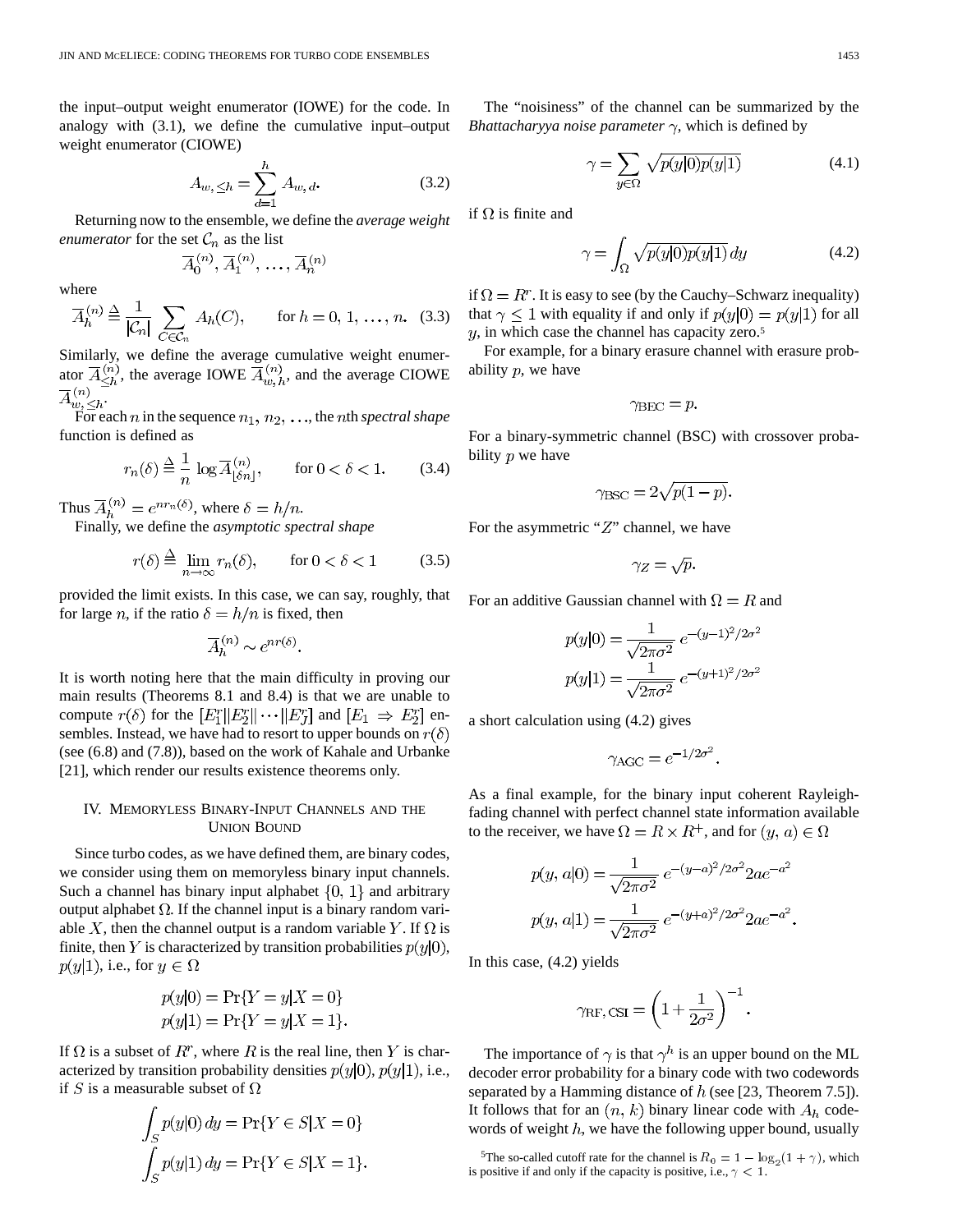called the union bound, on the ML decoder word error probability:

$$
P_W \le \sum_{h=1}^n A_h \gamma^h
$$
  
= 
$$
\sum_{h=1}^n A_h e^{-\alpha h}
$$
 (4.3)

where  $\alpha = -\log \gamma \geq 0$  is what we shall call the *noise exponent* for the channel. Since, as noted previously,  $\gamma \leq 1$ , we have  $\alpha \geq 0$  with equality if and only if the channel has zero capacity. Similarly, we can use the union bound to estimate the ML decoder *bit* error probability

$$
P_b \le \sum_{h=1}^n \sum_{w=1}^k \frac{w}{k} A_{w,h} \gamma^h
$$

where  $A_{w,k}$  is the input–output weight enumerator of the code.

Since the union bound is linear on weight enumerators, it also applies to ensembles of codes, with  $A_h$  replaced by  $\overline{A}_h^{(n)}$ , the average number of codewords of weight  $h$  in  $C_n$ 

$$
\overline{P}_W^{(n)} \le \sum_{h=1}^n \overline{A}_h^{(n)} e^{-\alpha h}
$$
\n
$$
= \sum_{h=1}^n e^{-n(\alpha \delta - r_n(\delta))}
$$
\n(4.5)

where in (4.5)  $\delta = h/n$ . For the ensemble bit error probability we have correspondingly

 $\overline{h=1}$ 

$$
\overline{P}_b^{(n)} \le \sum_{h=1}^n \sum_{w=1}^k \frac{w}{k} \, \overline{A}_{w,h}^{(n)} e^{-\alpha h}.
$$

# V. A CODING THEOREM

In this section, by combining the spectral shape function with the union bound, we obtain an upper bound on the ML decoder word error probability for an ensemble of binary linear codes (Theorem 5.1). It shows that under certain conditions, there exists a threshold  $c_0$  such that if the channel noise exponent  $\alpha$  exceeds  $c_0$ , the ensemble word error probability approaches 0. We shall see that the low-weight codewords in the ensemble determine whether or not the threshold  $c_0$  is finite.

To begin, we introduce some notation. First, let  $D_n$  be a fixed sequence of integers satisfying

$$
\frac{D_n}{n^{\epsilon}} \to 0, \qquad \text{for all } \epsilon > 0 \tag{5.1}
$$

$$
\frac{\log n}{D_n} \to 0. \tag{5.2}
$$

For example,  $D_n = \log^2 n$  will do. Second, we define the *noise thresholds* for the ensemble

$$
c_0^{(n)} \stackrel{\Delta}{=} \sup_{D_n/n < \delta \le 1} r_n(\delta) / \delta \tag{5.3}
$$

$$
c_0 \stackrel{\Delta}{=} \limsup_{n \to \infty} c_0^{(n)}.
$$
 (5.4)

Finally, the *n*th *innominate sum* is defined as follows:

$$
Z^{(n)}(D) \stackrel{\Delta}{=} \sum_{h=1}^{D} \overline{A}_{h}^{(n)}
$$

where D is an integer with  $1 \leq D \leq n$ . In words,  $Z^{(n)}(D)$  is the average number of words of weight  $\leq D$  for a code in the set  $C_n$ . (Incidentally, it is also an upper bound on the probability that the minimum distance of a code in  $C_n$  is  $\leq D$ .)

*Theorem 5.1:* Suppose the ensemble threshold  $c_0$  defined in (5.4) is finite, and the channel error exponent  $\alpha$  satisfies  $\alpha > c_0$ . Then, if  $\overline{P}_W^{(n)}$  denotes the ensemble ML decoder error probability, there exists an integer  $n_0$  and positive constants K and  $\epsilon$ such that for  $n > n_0$ 

$$
\overline{P}_W^{(n)} \le Z^{(n)}(D_n) + Ke^{-\epsilon D_n}.\tag{5.5}
$$

*Proof:* Since the channel error exponent  $\alpha$  is nonnegative, we have

$$
A_h e^{-\alpha h} \le A_h
$$

Therefore, by  $(4.4)$  and  $(4.5)$ 

$$
\overline{P}_{W}^{(n)} \leq \sum_{h=1}^{D_{n}} \overline{A}_{h}^{(n)} + \sum_{h>D_{n}} \overline{A}_{h}^{(n)} e^{-\alpha h}
$$

$$
= Z^{(n)}(D_{n}) + \sum_{h>D_{n}} e^{-h(\alpha - r_{n}(\delta)/\delta)}.
$$
(5.6)

If  $\alpha > c_0$ , then there exists an integer  $n_0$ , and an  $\epsilon > 0$  such that for  $n > n_0$ ,  $\alpha - c_0^{(n)} > \epsilon$ . Hence, for  $n > n_0$  and  $h > D_n$ , we have

$$
\alpha - \frac{r_n(\delta)}{\delta} \ge \alpha - c_0^{(n)} > \epsilon,
$$

so that

$$
e^{-h(\alpha - r_n(\delta)/\delta)} \le e^{-h\epsilon}.\tag{5.7}
$$

Thus,

$$
\sum_{h>D_n} e^{-h(\alpha - r_n(\delta)/\delta)} \le \sum_{h>D_n} e^{-h\epsilon} = Ke^{-D_n\epsilon} \qquad (5.8)
$$

where  $K = e^{-\epsilon}/(1 - e^{-\epsilon})$ . Substituting (5.8) into (5.6), we have (5.5).

*Corollary 5.2:* If, in addition,  $Z^{(n)}(D_n) = O(n^{-\beta})$  where  $\beta > 0$ , then for  $\alpha > c_0$ 

$$
P_W^{(n)} = O(n^{-\beta}).
$$
\n(5.9)

*Proof:* Note that  $n^{-\beta} = e^{-\beta \log n}$ . The result now follows from (5.5) and (5.2).

The question as to whether  $c_0$  is finite is partially answered by the following two technical results.

*Theorem 5.3:* For a code ensemble C, the code threshold  $c_0$ is finite if and only if for all sequences  $\epsilon_n$  such that  $\epsilon_n > D_n/n$ and  $\epsilon_n \to 0$ 

$$
c'_0 = \lim_{n \to \infty} \sup_{D_n/n < \delta < \epsilon_n} r_n(\delta) / \delta \tag{5.10}
$$

is finite.

*Proof:* Clearly

 $D_{i}$ 

$$
\sup_{n/n < \delta < \epsilon_n} \frac{r_n(\delta)}{\delta} \le \sup_{D_n/n < \delta \le 1} \frac{r_n(\delta)}{\delta}
$$

so that if  $c_0$  as defined in (5.3) is finite, so is  $c'_0$ , for any choice of  $\epsilon_n$ .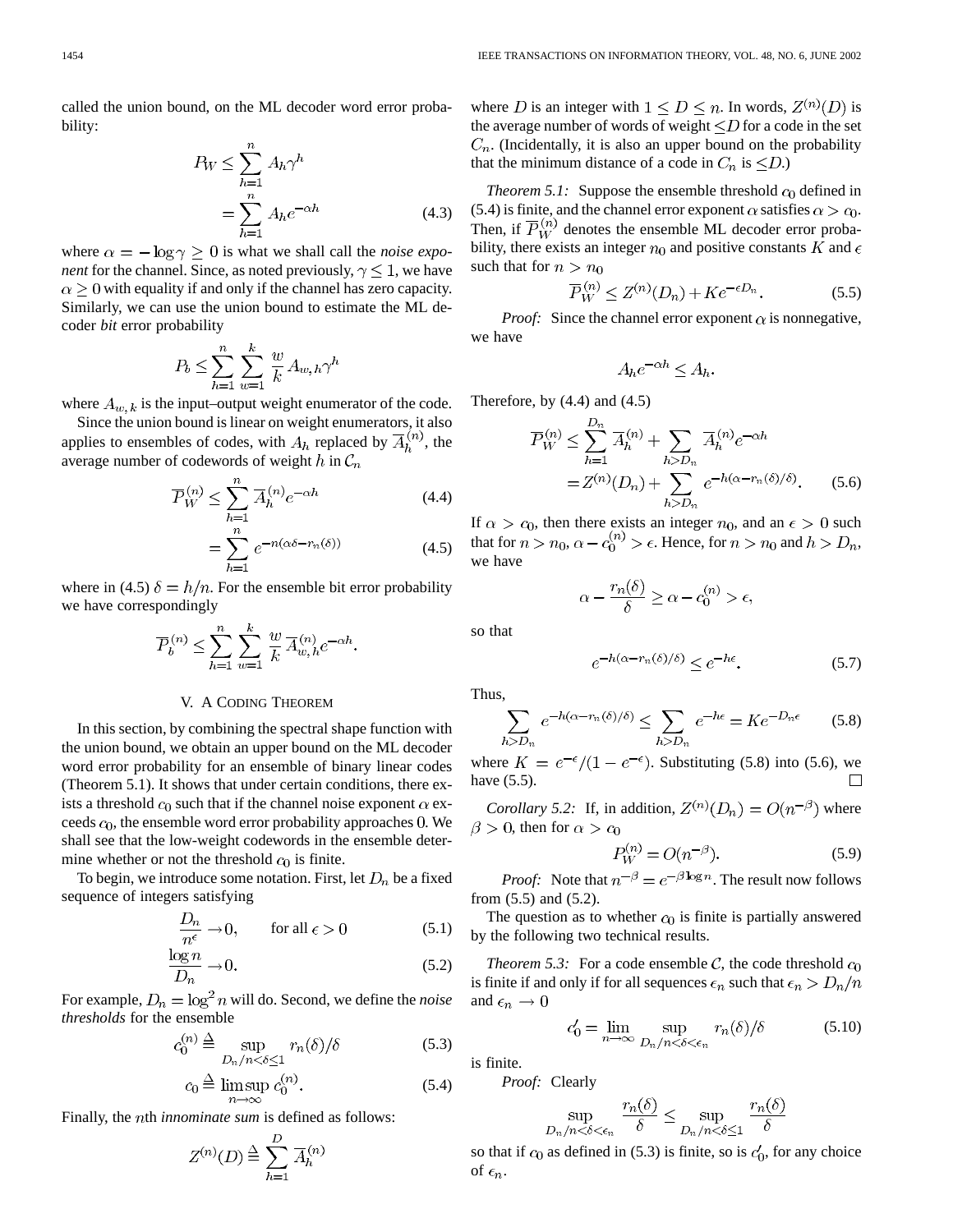To complete the proof, we will show that if  $c'_0$  is finite, so is  $c_0$ , or rather the contrapositive, i.e.,  $c_0 = \infty$  implies  $c'_0 = \infty$ . If  $c_0$  is infinite, then there is a convergent subsequence  $\delta_n \to \delta_0$ such that  $D_n/n < \delta_n \leq 1$  with

$$
\lim_{n \to \infty} \frac{r_n(\delta_n)}{\delta_n} = \infty.
$$
\n(5.11)

If  $\delta_0 > 0$ , note that<sup>6</sup>

$$
\overline{A}_h^{(n)} \le \binom{n}{h} \le e^{nH(\delta)}
$$

hence  $r_n(\delta) = \log \overline{A}_h^{(n)}/n \leq H(\delta)$ . Thus,  $\lim_{n\to\infty}\frac{r_n(\delta_n)}{\delta_n}\leq \frac{H(\delta_0)}{\delta_0}$ 

which contradicts (5.11). Thus,  $\delta_0 = 0$ . Hence, if we define  $\epsilon_n = \min(2\delta_n, 1)$ , we have

$$
\sup_{D_n/n < \delta < \epsilon_n} \frac{r_n(\delta)}{\delta} \ge \frac{r_n(\delta_n)}{\delta_n} \to \infty.
$$

Thus, (5.11) diverges, which shows that  $c'_0$  is infinite.

*Corollary 5.4:* If there exists a function  $s(\delta)$  and constants  $\gamma_n = O(D_n/n)$  such that  $r_n(\delta) \leq \gamma_n + s(\delta)$  for all sufficiently small  $\delta$  and all sufficiently large  $n$ , then the ensemble noise threshold  $c<sub>0</sub>$  is finite provided

$$
\limsup_{\delta \to 0} \frac{s(\delta)}{\delta} < \infty. \tag{5.12}
$$

 $\Box$ 

 $\Box$ 

*Proof:* We use Theorem 5.3. Thus, let  $\epsilon_n$  be a sequence such that  $\epsilon_n > D_n/n$  and  $\epsilon_n \to 0$ . Then

$$
\lim_{n \to \infty} \sup_{D_n/n < \delta < \epsilon_n} r_n(\delta) / \delta
$$
\n
$$
\leq \lim_{n \to \infty} \sup_{D_n/n < \delta < \epsilon_n} (\gamma_n + s(\delta)) / \delta
$$
\n
$$
\leq \limsup_{n \to \infty} (n\gamma_n / D_n) + \lim_{n \to \infty} \left( \sup_{0 < \delta < \epsilon_n} s(\delta) / \delta \right)
$$
\n
$$
\leq K + \limsup_{\delta \to 0} s(\delta) / \delta < \infty.
$$

Thus by Theorem 5.3, the code threshold  $c_0$  is finite.

# VI. WEIGHT ENUMERATOR ESTIMATES FOR PARALLEL TURBO CODE ENSEMBLES

For the  $[E_1^r || E_2^r || \cdots || E_J^r]$  ensemble, the average IOWE can be obtained from the IOWEs of the component codes using the "uniform interleaver" technique [2]

$$
\overline{A}_{w,h}^{(n)} = \frac{1}{\binom{k}{w}^{J-1}} \sum_{\sum_{i=1}^{J} h_i = h} \prod_{i=1}^{J} A_{w,h_i}^{[i]} \tag{6.1}
$$

where  $A_{w, h_i}^{[i]}$  is the IOWE for the *i*th component code  $C_i$  (see Fig. 1 for notation). Therefore,

$$
\overline{A}_{w,\leq h}^{(n)} = \frac{1}{\binom{k}{w}} \sum_{j=1}^{J} \prod_{h_i \leq h}^{j} A_{w,h_i}^{[i]} \\
\leq \frac{1}{\binom{k}{w}} \sum_{j=1}^{h} \sum_{h_1=1}^{j} \cdots \sum_{h_J=1}^{h} \prod_{i=1}^{j} A_{w,h_i}^{[i]} \\
\leq \frac{1}{\binom{k}{w}} \sum_{j=1}^{h} \sum_{h_1=1}^{j} \sum_{i=1}^{j} \prod_{j=1}^{j} A_{w,h_i}^{[i]}
$$

6We have collected several useful inequalities on binomial coefficients in Appendix B.

$$
= \frac{1}{\binom{k}{w}} \prod_{i=1}^{J} \left( \sum_{h_i=1}^{h} A_{w, h_i}^{[i]} \right)
$$

$$
= \frac{\prod_{i=1}^{J} A_{w, \leq h}^{[i]}}{\binom{k}{w}}.
$$
(6.2)

Next, we apply the bound of Theorem A.3 from Appendix A to each  $A_{w, \langle h \rangle}^{[i]}$  in (6.2). The truncation length for each  $C_i$  is less than its code length  $n_i$ , which, in turn, is strictly less than  $n = \sum_i n_i$ . Defining  $\eta = \max_i \eta_i$ , and noting that the binomial coefficient  $\binom{n}{i}$  is an increasing function of *n*, we obtain

$$
A_{w,\leq h}^{[i]} \leq \theta_i^w \sum_{j=0}^{\lfloor w/2 \rfloor} \binom{n}{j} \binom{\eta h}{w-j}.
$$
 (6.3)

If  $\eta h < n$ , then by Proposition B.1,  $\binom{n}{i}\binom{\eta h}{w-i}$  attains its maximum for  $0 \leq j \leq |w/2|$  at  $j = |w/2|$ . Thus (provided ), each  $A_{m}^{[i]}$   $\leq_h$  can be bounded as follows:

$$
4_w^{[i]} \le h \le \theta_i^w \left( \left\lfloor \frac{w}{2} \right\rfloor + 1 \right) {n \choose \lfloor w/2 \rfloor} {n h \choose \lceil w/2 \rceil}
$$
  
 
$$
\le (2\theta_i)^w {n \choose \lfloor w/2 \rfloor} {n h \choose \lceil w/2 \rceil}
$$
  
since  $\lfloor w/2 \rfloor + 1 \le 2^w$ ). (6.4)

Combining (6.2) and (6.4), we obtain

$$
\overline{A}_{w,\leq h}^{(n)} \leq \theta^w \frac{\binom{n}{\lfloor w/2 \rfloor}^J \binom{\eta h}{\lceil w/2 \rceil}^J}{\binom{k}{w}^{J-1}}
$$

for some constant  $\theta > 1$ . Consequently, for small  $\delta$ ,  $\overline{A}_{\leq h}^{(n)}$  can be upper-bounded as follows:

$$
\overline{A}_{\leq h}^{(n)} \leq \sum_{w=1}^{\mu h} A_{w, \leq h}^{(n)} \n\leq \sum_{w=1}^{\mu h} \theta^w \frac{\left(\frac{n}{\lfloor w/2 \rfloor}\right)^J \left(\frac{\eta h}{\lfloor w/2 \rfloor}\right)^J}{\binom{h}{w}^{J-1}}.
$$
\n(6.5)

(The sum in (6.5) stops at  $\mu h$  rather than k because of Theorem A.1). Equation (6.5) will be used to bound the innominate sum  $Z^{(n)}(D_n)$  that appears in Theorem 5.1.

To bound  $r_n(\delta)$  for small  $\delta$ , we simplify (6.5), by replacing the summation with the maximum term times the number of terms. Since  $\binom{\eta h}{l} < 2^{\eta h}$  for any integer l, and  $\mu h \leq n$ , we have

$$
\overline{A}_{\leq h}^{(n)} \leq n 2^{J \eta h} \theta^{\mu h} \max_{1 \leq w \leq \mu h} \frac{\binom{n}{\lfloor w/2 \rfloor}^J}{\binom{k}{w}^{J-1}}.
$$
 (6.6)

Using the inequalities in (B3), we have

$$
\frac{\binom{n}{\lfloor w/2 \rfloor}^j}{\binom{k}{w}} \le \frac{e^{nJH(x/2)}}{e^{nR(J-1)H(x/R)}} (k+1)^{J-1}
$$

$$
\le \frac{e^{nJH(x/2)}}{e^{nR(J-1)H(x/R)}} n^{J-1} \tag{6.7}
$$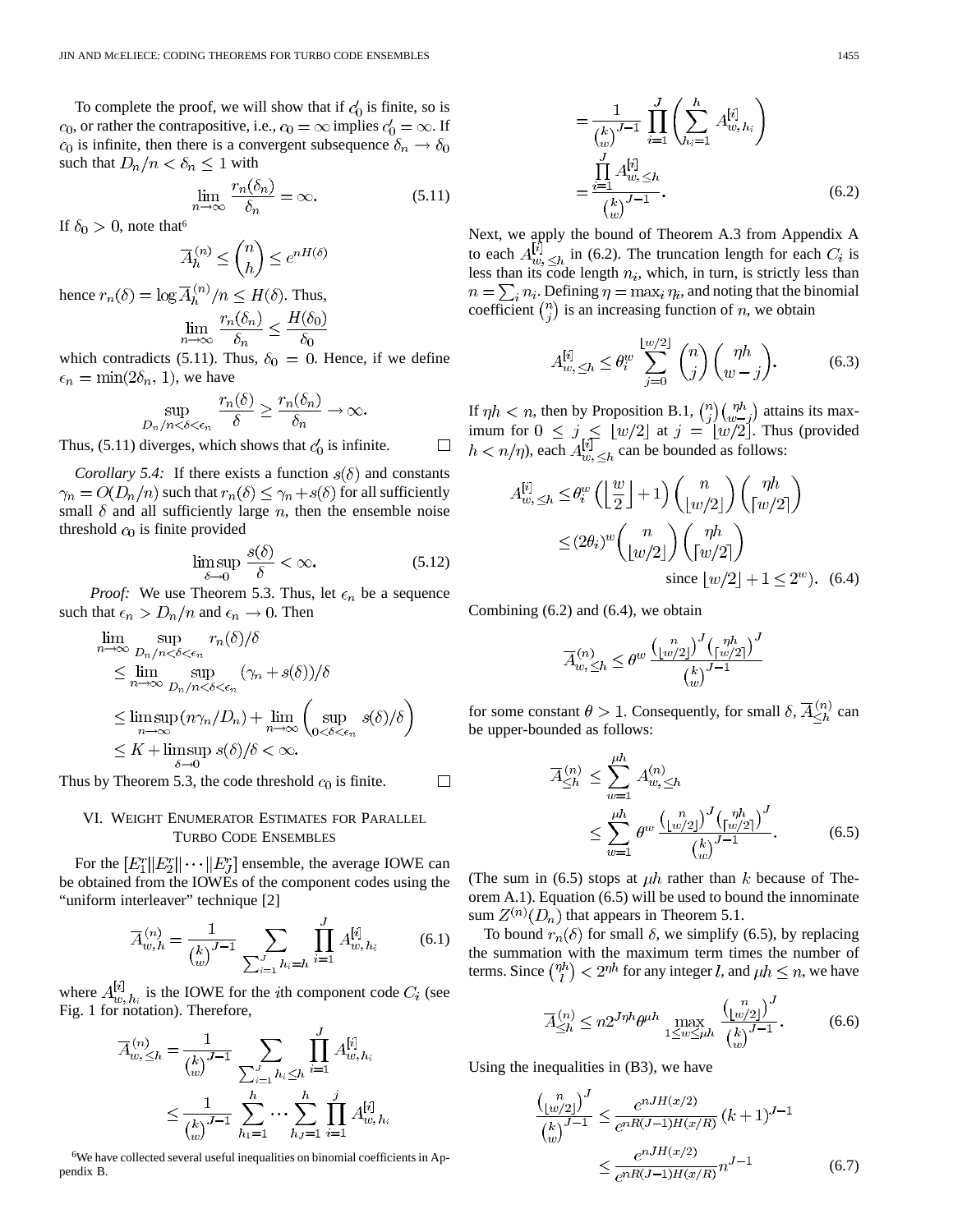where  $R = k/n$  (the rate of the overall code), and  $x = w/n$ . Combining  $(3.4)$  with  $(6.6)$  and  $(6.7)$ , we have

$$
r_n(\delta) = \frac{1}{n} \log \overline{A}_h^{(n)}
$$
  
\n
$$
\leq \frac{1}{n} \log \overline{A}_{\leq h}^{(n)}
$$
  
\n
$$
\leq J \frac{\log n}{n} + T\delta
$$
  
\n
$$
+ \sup_{0 < x \leq \mu \delta} \left\{ JH\left(\frac{x}{2}\right) - R(J-1)H\left(\frac{x}{R}\right) \right\} \quad (6.8)
$$

where  $T$  is a constant. Equation (6.8) will be used with Theorem 5.4 to prove that  $c_0$  is finite for the  $[E_1^r || \cdots || E_J^r]$  ensemble.

# VII. WEIGHT ENUMERATOR ESTIMATES FOR SERIAL TURBO CODE ENSEMBLES

For the  $[E_1 \Rightarrow E_2^r]$  ensemble, the average IOWE can be obtained from the weight enumerator of the outer code  $C_1$  and the IOWE of the inner code  $C_2$  [4] (see Fig. 2 for notation)

$$
\overline{A}_h^{(n)} = \sum_{d=1}^N \frac{A_d^{[1]} A_{d,h}^{[2]}}{\binom{N}{d}}.
$$
\n(7.1)

Hence

$$
\overline{A}_{\leq h}^{(n)} = \sum_{d=1}^{N} \frac{A_d^{[1]} A_{d,\leq h}^{[2]}}{\binom{N}{d}}.
$$
\n(7.2)

Since if  $A_{d,h}^{[2]} \neq 0$ , d is less than  $\mu h$  by Theorem A.1 (where  $\mu = \mu(E_2)$ , applying Theorem A.2 to the outer code  $C_1$  and Theorem A.3 to the inner code  $C_2$  with  $L_1$  as the trellis length for  $C_1$  and  $L_2$  as the trellis length for  $C_2$ , we obtain

$$
\overline{A}_{\leq h}^{(n)} = \sum_{d=1}^{\mu h} \frac{A_d^{[1]} A_{d, \leq h}^{[2]}}{\binom{N}{d}} \n\leq \sum_{d=1}^{\mu h} \theta^d \frac{\binom{L_1}{d} \binom{L_2}{d}}{\binom{N}{d}} \sum_{j=0}^{\lfloor d/2 \rfloor} \binom{L_2}{j} {\binom{\eta h}{d-j}} \tag{7.3}
$$

where  $d_1$  is the free distance of  $C_1$ . If  $C_1$  is an  $(n_1, k_1, m_1)$ code of rate  $R_1 = k_1/n_1$ , and  $C_2$  is an  $(n_2, k_2, m_2)$  code with rate  $R_2 = k_2/n_2$ , then we have  $L_1 = N/n_1$ ,  $L_2 = n/n_2$ , and  $N = R_2 n$ , so that

$$
L_1 = \frac{k_2}{n_1 n_2} n = \alpha n
$$

$$
N = \frac{k_2}{n_2} n = \beta n
$$

$$
L_2 = \frac{1}{n_2} n = \gamma n
$$

where  $\alpha = k_2/n_1 n_2$ ,  $\beta = k_2/n_2$ , and  $\gamma = 1/n_2$ . Thus, (7.3) becomes

$$
\overline{A}_{\leq h}^{(n)} \leq \sum_{d=1}^{\mu h} \theta^d \frac{\binom{\alpha n}{\lfloor d/d_1 \rfloor}}{\binom{\beta n}{d}} \sum_{j=0}^{\lfloor d/2 \rfloor} \binom{\gamma n}{j} \binom{\eta h}{d-j}.
$$
 (7.4)

For  $\delta = h/n$  small enough, we have  $\eta h = n\delta n < n$ , hence

$$
\binom{\gamma n}{j} \binom{\eta h}{d-j} \le \binom{\gamma n}{\lfloor d/2 \rfloor} \binom{\eta h}{\lceil d/2 \rceil} \tag{7.5}
$$

for any  $0 \le j \le |d/2|$  by Proposition B.1. Therefore, replacing the inner sum in (7.4) with  $\left| d/2 \right| + 1$  times the right-hand side of  $(7.5)$ , we have

$$
\overline{A}_{\leq h}^{(n)} \leq \sum_{d=1}^{\mu h} \theta^d \frac{\binom{\alpha n}{\lfloor d/d_1 \rfloor}}{\binom{\beta n}{n}} (\lfloor d/2 \rfloor + 1) \binom{\gamma n}{\lfloor d/2 \rfloor} \binom{\eta h}{\lceil d/2 \rceil} \n\leq \sum_{d=1}^{\mu h} (2\theta_1)^d \frac{\binom{\alpha n}{\lfloor h/d_1 \rfloor}}{\binom{\beta n}{d}} \binom{\gamma n}{\lfloor d/2 \rfloor} \binom{\eta h}{\lceil d/2 \rceil}. \tag{7.6}
$$

(The last inequality because  $|d/2| + 1 \leq 2^d$ .) The inequality (7.6) will be used to bound the innominate sum  $Z^{(n)}(D_n)$ .

To bound  $r_n(\delta)$ , we further simplify (7.6). Using the inequality  $\binom{\eta h}{l} < 2^{\eta h}$ , and bounding the summation in (7.6) by the number of terms times the maximum term, we have

$$
\overline{A}_{\leq h}^{(n)} \leq n\theta^{\mu h}2^{\eta h} \max_{1 \leq d \leq \mu h} \binom{\alpha n}{\lfloor h/d_1 \rfloor} \binom{\gamma n}{\lfloor d/2 \rfloor} / \binom{\beta n}{d}.
$$
\n(7.7)

Using techniques like those that led from (6.6) to (6.8), the spectral shape can thus be upper-bounded by the following expression, where  $x = d/n$ :

$$
r_n(\delta) \le 2 \frac{\log n}{n} + T\delta + \sup_{0 < x \le \mu\delta} \left\{ \alpha H\left(\frac{x}{d_1\alpha}\right) + \gamma H\left(\frac{x}{2\gamma}\right) - \beta H\left(\frac{x}{\beta}\right) \right\} \tag{7.8}
$$

where  $T$  is a constant. Equation (7.8) will used with Corollary 5.4 to prove that  $c_0$  is finite for the  $[E_1 \Rightarrow E_2^r]$  ensemble.

# VIII. PROOF OF MAIN RESULTS

In this section, we give the proofs of our main results, *viz*. Theorems 8.1 and 8.4. These theorems first appeared as conjectures, implicitly in [2] and [4] and explicitly in [12]. Theorem 8.1 can be summarized, using the language of [2] and [4], by saying that the  $[E_1^r || \cdots || E_J^r]$  ensemble has word error probability interleaving gain exponent  $-J+2$ , and bit error probability interleaving gain exponent  $-J+1$ . Theorem 8.4 can be summarized by saying that the  $[E_1 \Rightarrow E_2^r]$  ensemble has word error probability interleaving gain exponent  $-\lfloor \frac{d_1-1}{2} \rfloor$ , and bit error probability interleaving gain exponent  $-\lfloor \frac{d_1+1}{2} \rfloor$ , where  $d_1$ is the minimum distance of the outer code  $C_1$ .

*Theorem 8.1:* For the  $[E_1^r || \cdots || E_J^r]$  ensemble, if  $J \geq 2$ , there exists a positive number  $c_0$ , such that for any binary-input memoryless channel whose noise exponent  $\alpha$  satisfies  $\alpha > c_0$ , we have

$$
\overline{P}_W^{(n)} = O(n^{-J+2+\epsilon})
$$

$$
\overline{P}_h^{(n)} = O(n^{-J+1+\epsilon})
$$

for any  $\epsilon > 0$ .

*Proof:* (We restrict our attention to the statement about  $\overline{P}_{W}^{(n)}$ . The extension to  $\overline{P}_{b}^{(n)}$  is explained in Appendix C.) Given Theorem 5.1 and Corollary 5.2, it will be sufficient to prove the following two lemmas.

*Lemma 8.2:* For the  $[E_1^r || \cdots || E_J^r]$  ensemble, if  $J \geq 2$ ,  $c_0$  is finite.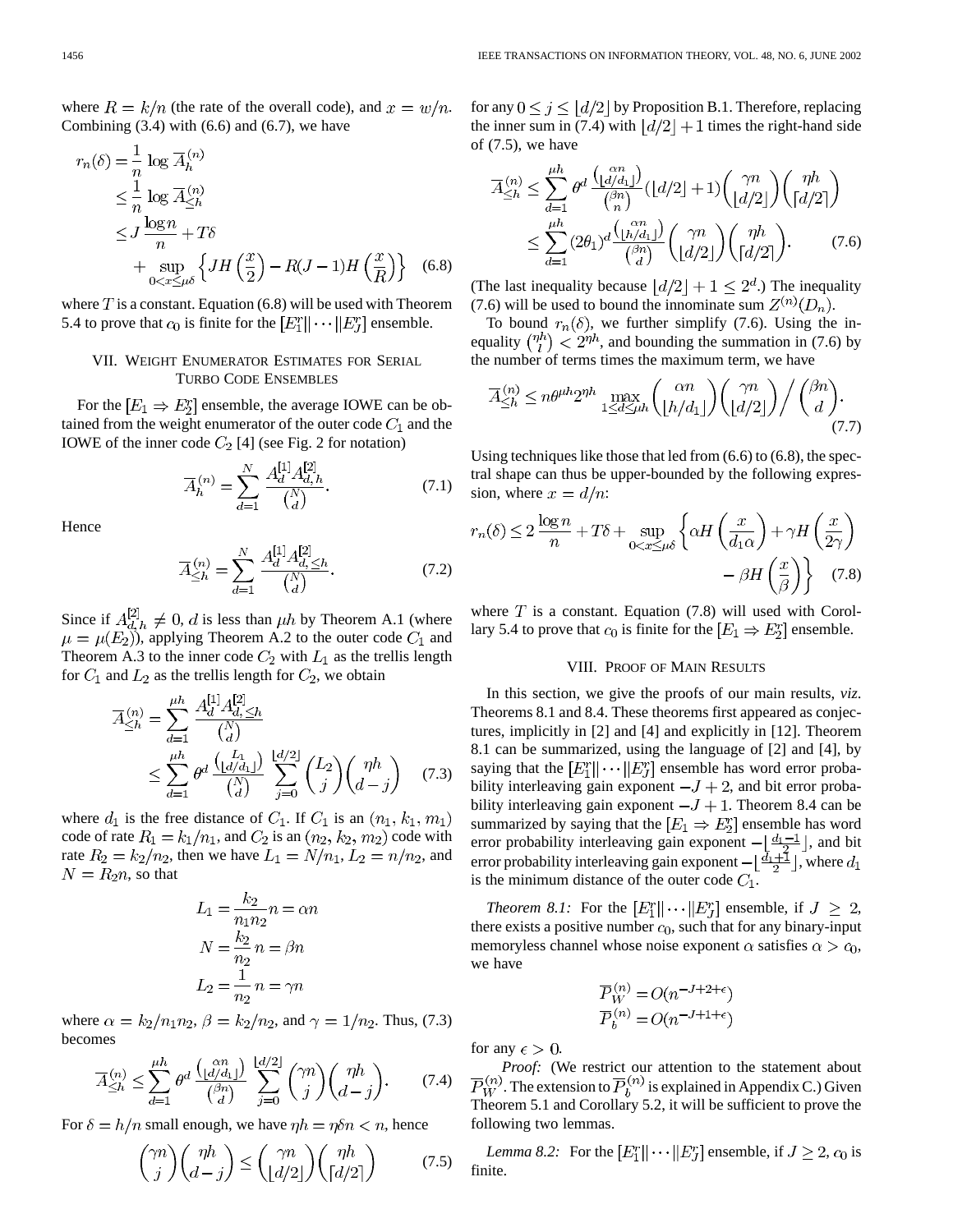*Proof:* We use Corollary 5.4, with the upper bound (6.8) on the code spectral shape

$$
\gamma_n = \frac{J \log n}{n}
$$
  

$$
s(\delta) = T\delta + \sup_{0 < x \leq \mu \delta} \left( JH\left(\frac{x}{2}\right) - R(J-1)H\left(\frac{x}{R}\right) \right).
$$

To show that  $\limsup s(\delta)/\delta < \infty$ , we need to show that the following limit is finite:

$$
\lim_{\delta \to 0} \frac{1}{\delta} \sup_{0 < x < \mu \delta} \left( JH\left(\frac{x}{2}\right) - R(J-1)H\left(\frac{x}{R}\right) \right).
$$

But by Proposition B.3, this is true, since  $J/2-R(J-1)/R=$  $-J/2+1 \le 0$ , for  $J \ge 2$ .

*Lemma 8.3:* For the  $[E_1^r || \cdots || E_J^r]$  ensemble, if  $J \geq 2$  $Z^{(n)}(D_n) = O(n^{-J+2+\epsilon})$ 

for any positive  $\epsilon$ .

*Proof:* Using the upper bound (6.5) on  $\overline{A}_{\leq h}^{(n)}$ , we have

$$
Z^{(n)}(D_n) = \sum_{h=1}^{D_n} \overline{A}_n^{(n)} = \overline{A}_{\leq D_n}^{(n)}
$$
  
\n
$$
\leq \sum_{w=1}^{\mu D_n} \theta^w \frac{\left(\frac{n}{w/2}\right)^J \left(\frac{n D_n}{w/2}\right)^J}{\left(\frac{n n}{w}\right)^{J-1}}
$$
  
\n
$$
\leq \sum_{w=1}^{(a)} \Theta^w n^{J \lfloor w/2 \rfloor - (J-1)w} D_n^{(2J-1)w}
$$
  
\n
$$
\stackrel{\text{(b)}}{=} O(n^{-J+2+\epsilon}). \tag{8.1}
$$

In  $(a)$ , we have used the following inequalities (see  $(B2)$ ):

$$
\binom{n}{\lfloor w/2 \rfloor} \le n^{\lfloor w/2 \rfloor}
$$
  
\n
$$
\binom{\eta D_n}{\lceil w/2 \rceil} \le (\eta D_n)^{\lceil w/2 \rceil} < (\eta D_n)^w
$$
  
\n
$$
\binom{Rn}{w} \ge (Rn)^w / w^w \ge (Rn)^w / (\mu D_n)^w.
$$

Here,  $\Theta$  represents a new constant. For (b), the sum in (8.1) can be upper-bounded by  $\mu D_n$  times the largest term, which, by Proposition B.2, is the  $w = 2$  term for large enough n. Notice  $D_n = o(n^{\epsilon})$  for any positive  $\epsilon$  by (5.1).  $\Box$ 

Next, we prove the corresponding theorem for serial turbo codes.

*Theorem 8.4:* For the  $[E_1 \Rightarrow E_2^r]$  ensemble, if the free distance of the outer code satisfies  $d_1 \geq 3$ , there exists a positive number  $c_0$  such that for any binary-input memoryless channel whose noise exponent  $\alpha$  satisfies  $\alpha > c_0$ 

$$
\begin{aligned} &\overline{P}_W^{(n)} = O\left(n^{-\lfloor \frac{d_1-1}{2} \rfloor+\epsilon}\right)\\ &\overline{P}_b^{(n)} = O\left(n^{-\lfloor \frac{d_1+1}{2} \rfloor+\epsilon}\right) \end{aligned}
$$

for arbitrary  $\epsilon > 0$ .

(We again restrict our attention to  $\overline{P}_W^{(n)}$ , leaving  $\overline{P}_W^{(n)}$  to Appendix C.) Again, because of Theorem 5.1 and Corollary 5.2, it is sufficient to prove the following two lemmas.

*Lemma 8.5:* For the  $[E_1 \Rightarrow E_2^r]$  ensemble, if the free distance of the outer code satisfies  $d_1 \geq 2$ ,  $c_0$  is finite.

*Proof:* Corollary 5.4, together with (7.8), makes it sufficient to show

$$
\lim_{\delta \to 0} \frac{1}{\delta} \sup_{0 < x < \mu\delta} \left( aH\left(\frac{x}{d_1\alpha}\right) + \gamma H\left(\frac{x}{2\gamma}\right) - \beta H\left(\frac{x}{\beta}\right) \right) < \infty.
$$

But by Proposition B.3, this is true, since  $1/d_1 + 1/2 - 1 \le 0$ , for  $d_1 \geq 2$ .

*Lemma 8.6:* For the  $[E_1 \Rightarrow E_2^r]$  ensemble, if  $d_1 \geq 3$ 

$$
Z^{(n)}(D_n) = O\left(n^{-\lfloor \frac{d_1-1}{2} \rfloor + \epsilon}\right)
$$

for arbitrary  $\epsilon > 0$ .

*Proof:* With the bound (7.6), we have

$$
Z^{(n)}(D_n) = \overline{A}_{\leq D_n}^{(n)}
$$
  
\n
$$
\leq \sum_{d=d_1}^{\mu D_n} \theta \eta^d \frac{\binom{\alpha n}{\lfloor d/d_1 \rfloor}}{\binom{\beta n}{d}} \binom{n}{\lfloor d/2 \rfloor} \binom{\eta D_n}{\lceil d/2 \rceil}
$$
  
\n
$$
\leq \sum_{d=d_1}^{\binom{\alpha n}{d}} \Theta^d n^{\lfloor d/d_1 \rfloor - \lceil d/2 \rceil} D_n^{d + \lceil d/2 \rceil}
$$
  
\n
$$
\stackrel{(b)}{=} O\left(n^{-\lfloor \frac{d_1-1}{2} \rfloor + \epsilon}\right).
$$

In step  $(a)$ , we have used the following inequalities {see  $(B2)$ ):

$$
\binom{\alpha n}{\lfloor d/d_1 \rfloor} \leq (\alpha n)^{\lfloor d/d_1 \rfloor}
$$

$$
\binom{\beta n}{d} \geq (\beta n)^d / d^d \geq (\beta n)^d / (\mu D_n)^d
$$

$$
\binom{n}{\lfloor d/2 \rfloor} \leq n^{\lfloor d/2 \rfloor}
$$

$$
\binom{\eta D_n}{d} < (\eta D_n)^{\lceil d/2 \rceil}
$$

and

$$
\binom{\eta D_n}{\lceil d/2\rceil} \le (\eta D_n)^{\lceil d/2\rceil}.
$$

For step (b), the sum is upper-bounded by  $\mu D_n$  times the biggest term, which by Proposition B.2 is the  $d = d_1$  term, as *n* becomes large. The conclusion follows, since  $D_n = o(n^{\epsilon})$ П for any positive  $\epsilon$ .

We conclude this section by stating a theorem, without proof, about the  $[E_1 \Rightarrow E_2 \Rightarrow \cdots \Rightarrow E_J^r]$  ensemble for  $J \geq 3$ . Let us denote the free distance of the *i*th code by  $d_i$ ,  $i = 1, 2, ..., J$  – 1. (Note that the free distance of the inner code  $C_J$  plays no role; we only require that  $E_J$  be recursive.) Now define

$$
\beta_W^{(J)} = \left\lceil \frac{d_{J-1}}{2} \right\rceil + \sum_{i=1}^{J-2} (d_i - 1) - 1 \tag{8.2}
$$

$$
\beta_b^{(J)} = \left\lceil \frac{d_{J-1}}{2} \right\rceil + \sum_{i=1}^{J-2} (d_i - 1). \tag{8.3}
$$

*Theorem 8.7:* For the  $[E_1 \Rightarrow E_2 \Rightarrow \cdots \Rightarrow E_J^r]$  ensemble, for  $J \geq 3$ , there exists a positive number  $c_0$  such that for any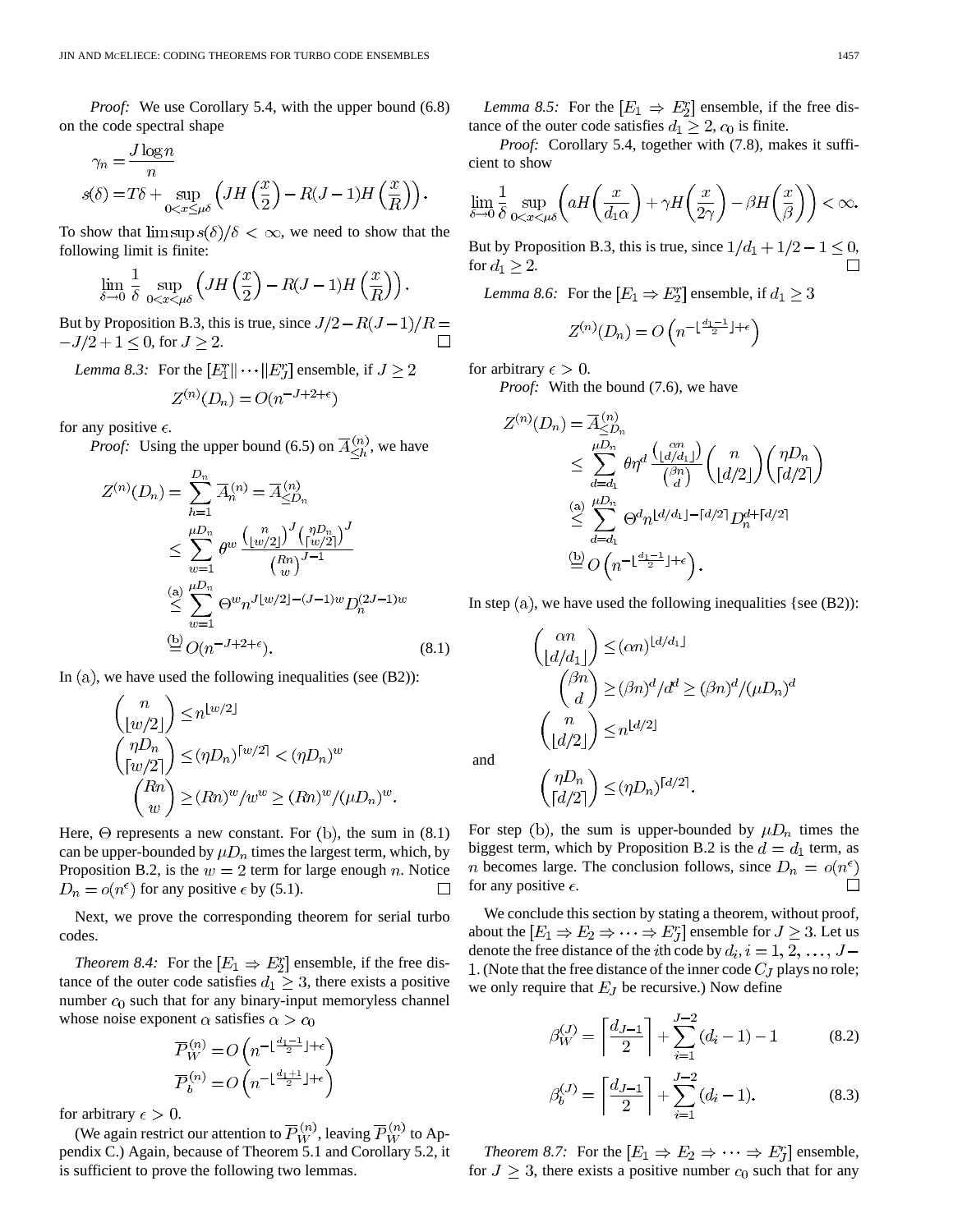binary-input memoryless channel whose noise exponent  $\alpha$  satisfies  $\alpha > c_0$ 

$$
\overline{P}_{W}^{(n)} = O\left(n^{-\beta_{W}^{(J)} + \epsilon}\right)
$$
\n
$$
\overline{P}_{b}^{(n)} = O\left(n^{-\beta_{b}^{(J)} + \epsilon}\right)
$$

for arbitrary  $\epsilon > 0$ , where  $\beta_W^{(J)}$  and  $\beta_h^{(J)}$  are defined in (8.2) and (8.3).

The multiple serial ensembles with  $J = 3$  were considered by Benedetto *et al.*in [5], and their calculation of the corresponding interleaving gain exponent agrees with our formulas (8.2) and  $(8.3)$  for  $J = 3$ .

# IX. EXAMPLES

It is interesting to consider the CCSDS "standard"  $R = 1/3$ turbo code [7] in the light of our results. This turbo code is a parallel concatenation with  $J = 2$  recursive convolutional component codes,  $R_1 = 1/2$ ,  $R_2 = 1$ , and overall rate  $R = 1/3$ . The two encoders are described by the transfer functions

$$
G_1(D) = \left(1, \frac{1+D+D^3+D^4}{1+D^3+D^4}\right)
$$
  
\n
$$
G_2(D) = \frac{1+D+D^3+D^4}{1+D^3+D^4}.
$$

Experimental evidence, together with density evolution analysis [11], with this ensemble on the additive white Gaussian noise (AWGN) channel suggests that for any value of  $E_b/N_0$  greater than around  $-0.05$  dB,<sup>7</sup> the bit error probability can be made arbitrarily small, in approximately inverse proportion to the block size, but the word error probability does not go to zero. If we apply Theorem 8.1 to this same ensemble, we get no quantitative information about the noise threshold, but we find that above the threshold, we have (ignoring the "+ $\epsilon$ " in the exponent)  $\overline{P}_h^{(n)} =$  $O(1/n)$ , and  $\overline{P}_W^{(n)} = O(1)$ , in gratifying agreement with experiment. It is important to bear in mind, however, that: 1) the experiments are with suboptimum iterative decoding, whereas Theorem 8.1 deals with MLD; 2) Theorem 8.1 only provides an upper bound on code performance, and does not preclude the possibility that a more rapid decrease in decoder error probability is possible; and 3) experiments always deal with particular interleavers, whereas Theorem 8.1 treats the average over all interleavers.

The repeat–accumulative (RA) codes introduced in [13] are serial turbo code ensembles with an  $R_1 = 1/q q$ -fold repetition code as the outer code, and an  $R_2 = 1$  recursive convolutional code, with transfer function  $1/(1+D)$ , as the inner code. The outer code has minimum distance  $d_1 = q$ . Hence, by Theorem 8.4, on all memoryless binary input channels, RA codes have word error probability approaching zero for  $q \geq 3$  and bit error probability approaching zero for  $q \geq 2$ . For this ensemble, we can say something quantitative about the noise thresholds, since we can compute the exact spectral shape [13]

$$
r(\delta) = \max_{0 \le x \le 1/q} \left\{ -\frac{q-1}{q} H(qx) + (1-\delta)H\left(\frac{qx}{2(1-\delta)} + \delta H\left(\frac{qx}{2\delta}\right)\right) \right\}.
$$

<sup>7</sup>The Shannon limit for  $R = 1/3$  codes on the AWGN channel is  $-0.495$  dB.

TABLE I RA ENSEMBLE NOISE THRESHOLDS, QUOTED AS CHANNEL CROSSOVER PROBABILITIES, OBTAINED FROM THE UNION BOUND (UB) AND THE "TYPICAL PAIRS" (TP) TECHNIQUES ON THE BSC. THE SHANNON LIMIT FOR THE ENSEMBLE OF ALL LINEAR CODES OF RATE R IS ALSO GIVEN

| q | R.  | UВ    | TР    | Shannon Limit |
|---|-----|-------|-------|---------------|
| 3 | 1/3 | 0.091 | 0.132 | 0.174         |
| 4 | 1/4 | 0.132 | 0.191 | 0.215         |
| 5 | 1/5 | 0.163 | 0.228 | 0.243         |
| 6 | 1/6 | 0.187 | 0.254 | 0.265         |
|   | 1/7 | 0.207 | 0.274 | 0.281         |
|   |     |       |       |               |

| q | R   | UΒ   | TР       | Shannon Limit (dB) |
|---|-----|------|----------|--------------------|
| 3 | 1/3 | 2.20 | 0.739    | $-0.495$           |
| 4 | 1/4 | 1.93 | $-0.078$ | $-0.794$           |
| 5 | 1/5 | 1.80 | $-0.494$ | $-0.963$           |
| 6 | 1/6 | 1.72 | $-0.742$ | $-1.071$           |
|   | 1/7 | 1.67 | $-0.905$ | $-1.150$           |

Two short tables of these thresholds, on the binary-symmetric channel and the Gaussian channel respectively, are given next.

In Table I, the noise threshold is given as the largest value of the channel crossover probability for which the union bound guarantees good code performance for the corresponding RA ensemble. In Table II, the threshold is given as the smallest value of  $E_b/N_0$  for which the union bound guarantees good performance. If the union bound is replaced with a more powerful tool, these thresholds can be considerably improved. For example, using the "typical pairs" method, we can obtain the "TP" column of Table I for RA codes on the BSC [1], and in the "TP" column of Table II for the AWGN channel [20].

#### X. DISCUSSION AND CONCLUSION

The results in this paper are in a sense the culmination of a series of earlier papers [1], [10], [12], [13], [18]–[20]. In those papers, we were interested in computing channel noise thresholds for specific code ensembles on specific channels; in this paper, we have considered general ensembles on general channels. However, we have paid a price for this generality: whereas in the earlier papers our estimates for the noise thresholds were computed numerically, in this paper we only prove the existence of the thresholds. To get good numerical thresholds using our methodology would require at least two improvements. First, we would have to replace the union bound with a more powerful technique; and second, we would need much more accurate estimates for the asymptotic weight spectrum  $r(\delta)$  of the ensembles in question.

We have already addressed the first of these two problems. In [1], [10], [12], [13], and [18] we have developed a tool, the "typical pairs" method, which is capable of reproducing Shannon's theorem for the ensemble of random linear codes. (Examples of the thresholds obtainable using these techniques are given in Tables I and II.) Additionally, the recent techniques of Divsalar [9],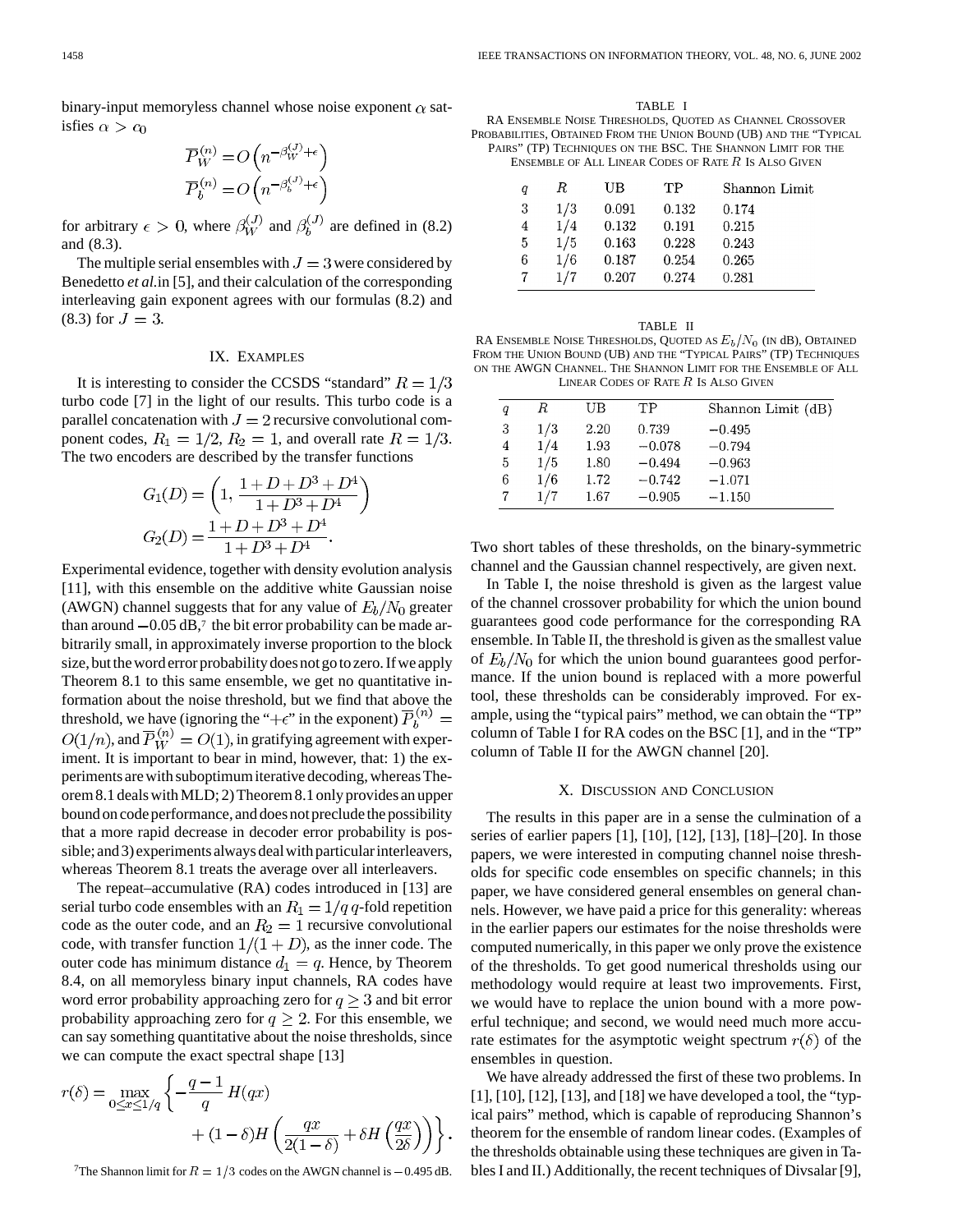Duman and Salehi [16], [15], and Sason and Shamai [28], [32], [29], [30], which build on Gallager's technique [17], are all potentially capable of producing far stronger results than possible using the union bound.

However, these methods, despite their power, are useless unless one has an exact or near-exact expression for the asymptotic weight spectrum  $r(\delta)$  of the ensemble in question. This is the second, and more difficult, of the needed improvements. To date, we can give good estimates for  $r(\delta)$  in only three cases: the ensemble of all linear codes of rate  $R$  (here  $r(\delta) = H(\delta) - (1 - R)$ ), the ensemble of Gallager  $(j, k)$  low-density parity-check codes [17], and the ensemble of RA codes [1]. A method for computing  $r(\delta)$  for other ensembles, in particular the turbo code ensembles, would be very welcome. The recent results of Sason, Teletar, and Urbanke [31] may prove to be helpful in this direction.

Our main results provide only upper bounds on  $\overline{P}_W^{(n)}$  and , but based on experimental evidence we conjecture that these bounds are close to best possible, *viz.*, for any channel with  $\gamma < \gamma_0$ ,  $\overline{P}_W^{(n)} = \Omega(n^{-\beta})$ .<sup>8</sup> More generally, for any binary-input discrete memoryless channel, we conjecture that for any value of  $\gamma$ , either

or

$$
\overline{P}_W^{(n)} = \Theta\left(n^{-\beta}\right).
$$

 $\lim_{n\to\infty}\overline{P}_W^{(n)}=1$ 

If these conjectures are true, it follows that the interleaving gain exponent  $\beta$  is an important measure of the ensemble's performance, and not just an artifact of our method of proof.

Finally, we mention the important alternative approach to this problem recently announced by Richardson and Urbanke [27]. This work extends their earlier, landmark work on low-density parity-check codes [25], and deals directly with the performance of iterative decoding. They show, for any  $J = 2$ , rate  $1/3$ parallel turbo ensemble, on a extensive class of symmetric binary-input channels, the existence of a noise threshold  $\sigma^*$ , such that if the noise is below  $\sigma^*$ , the ensemble bit error probability can be made arbitrarly small, whereas if the noise exceeds  $\sigma^*$ , the ensemble bit error probability is bounded away from zero. Furthermore, they describe a numerical algorithm that can be used to find the exact value of  $\sigma^*$  in many cases. In many ways, this work surpasses ours for the (ensemble, channel) pairs to which it applies. The only pieces of our main results apparently not present in  $R-U$  is quantitative information about the rate at which  $\overline{P}_b^{(n)}$  approaches zero, and information about the word error probability. We conjecture that the  $R$ -U analysis can be extended to the general  $[E_1^r || E_2^r || \cdots || E_J^r]$  and  $[E_1 \Rightarrow E_2^r]$  ensembles, and to all memoryless binary-input channels.

# APPENDIX A COMBINATORIAL FACTS ABOUT TRUNCATED CONVOLUTIONAL CODES

In this appendix, we shall state for reference three useful combinatorial facts about the weight structure of convolutional codes, due essentially to Kahale and Urbanke [21]. (Although Theorems A.2 and A.3 were stated in [21] only for systematic rate  $1/2$  codes, the proofs given apply in the generality we state.)

*Theorem A.1 (The*  $\eta$ *-* $\mu$  *Theorem):* For a noncatastrophic convolutional encoder E, there exists a constant  $\mu$ ,  $\mu = \mu(E)$ , such that if the output weight is  $h$ , then the input weight is at most  $\mu h$ . Also, there is a constant  $\eta = \eta(E)$  such that if a codeword in the truncated code consists of several detours, of total length  $L_0$ , then the codeword weight d satisfies  $d \ge L_0 \eta$ .

In what follows,  $A_h^{(L)}$  denotes the number of codewords of weight h in the Lth truncation of the code and  $A_{w,h}^{(L)}$  denotes the corresponding number of codewords with input weight  $w$ and output weight  $h$ . Thus,

$$
A_h^{(L)} = \sum_{w=1}^k A_{w,h}^{(L)} = \text{(by Theorem A.1)} = \sum_{w=1}^{\mu h} A_{w,h}^{(L)}.
$$

Similarly,  $A_{n}^{(L)}$  denotes the number of codewords with input weight w and output weight less than or equal to  $h$ , i.e.,

$$
A_{w,\leq h}^{(L)} = \sum_{d=1}^{h} A_{w,d}^{(L)}.
$$

*Theorem A.2 (cf. [21, Lemma 3]):* Let C be an  $(n, k, m)$ convolutional code, as represented by a noncatastrophic encoder E. Then for the  $(nL, kL-m)$  block code obtained by truncating  $C$  at depth  $L$ 

$$
A_h^{(L)} \le \theta^h \binom{L}{\lfloor h/d_1 \rfloor} \tag{A1}
$$

where  $d_1$  is the free distance of the code, and  $\theta\eta$  is a constant independent of  $h$  and  $n$ .

We define a *recursive* convolutional code to be one for which any input of weight 1 produces an output of infinite weight.

*Theorem A.3 (cf. [21, Lemma 1]):* Let C be an  $(n, k, m)$  recursive convolutional code, with corresponding noncatastrophic encoder E. Then, for the  $(nL, kL-m)$  block code obtained by truncating the E-trellis representation of C at depth  $L$ 

$$
A_{w,\leq h}^{(L)} \leq \theta^w \sum_{j=0}^{\lfloor w/2 \rfloor} {L \choose j} { \eta h \choose w-j}
$$
 (A2)

where  $\theta\eta$  and  $\eta$  are constants independent of w, h, and n. (For the significance of  $\eta$ , see Theorem A.1.)

# APPENDIX B

# SOME USEFUL INEQUALITIES

Suppose *n*, *k* are positive integers,  $1 \leq k \leq n$ . Then

$$
\binom{n}{k} \le 2^n \tag{B1}
$$

$$
\frac{n^k}{k^k} \le \binom{n}{k} \le n^k \tag{B2}
$$

$$
e^{nH(k/n)}/(n+1) \leq {n \choose k} \leq e^{nH(k/n)}.
$$
 (B3)

(For (B3), see [8, Example 12.1.3, p. 284].)

<sup>&</sup>lt;sup>8</sup>Recall that  $f(n) = O(g(n))$  means that  $f(n) \leq K_1 g(n)$ , for some constant  $K_1$ ,  $f(n) = \Omega(g(n))$  means that  $f(n) \geq K_2g(n)$ , for some constant  $K_2$ , and  $f(n) = \Theta(g(n)$  means that  $f(n) = O(g(n))$  and  $f(n) = \Omega(G(n))$ .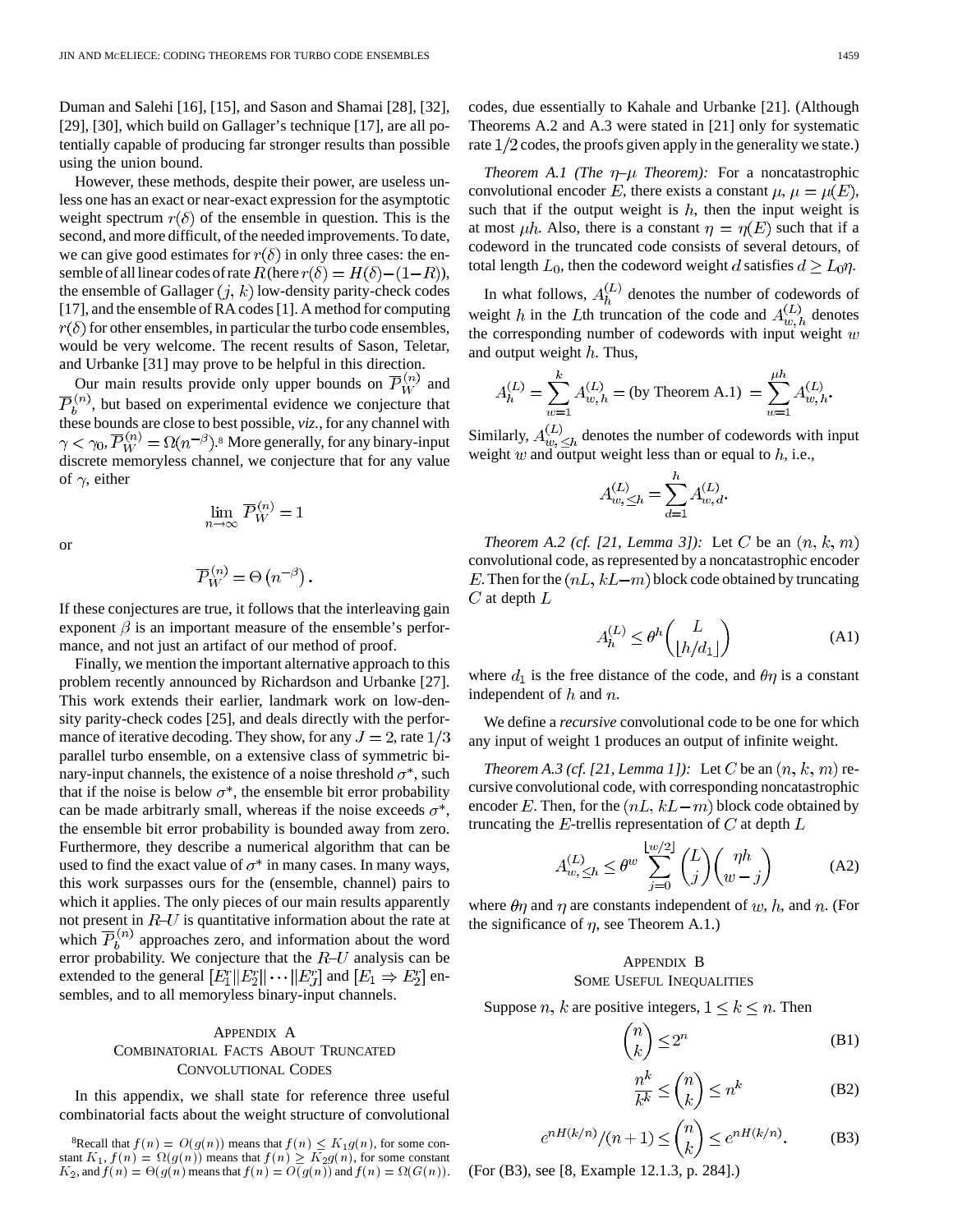*Proposition B.1:* If 
$$
n \ge m, 0 \le j \le \lfloor w/2 \rfloor
$$
, then

$$
\binom{n}{j}\binom{m}{w-j} \leq \binom{n}{\lfloor w/2 \rfloor}\binom{m}{w - \lfloor w/2 \rfloor} = \binom{n}{\lfloor w/2 \rfloor}\binom{m}{\lceil w/2 \rceil}.
$$

*Proof:* It suffices to show that  $f(j) = \binom{n}{i} \binom{m}{w-j}$  is an increasing function of j, for  $0 \le j \le |w/2|$ . Consider the ratio

$$
\frac{f(j)}{f(j-1)} = \frac{n-j+1}{m-w+j} \frac{w-j+1}{j}, \quad \text{for } j \ge 1
$$

since  $w - j + 1 \ge j$  and  $n - j + 1 \ge m - w + j$ , we have  $f(j)/f(j-1) \geq 1$ . Hence the conclusion follows.

*Proposition B.2:*

1) Given

$$
F_n(w) = \Theta^w n^{J \lfloor w/2 \rfloor - (J-1)w} D_n^{(2J-1)w}, \quad 1 \le w \le \mu D_n
$$

 $F_n(2)$  will be the largest term as *n* becomes large. 2) Given

$$
G_n(d) = \Theta^d n^{\lfloor d/d_1 \rfloor + \lfloor d/2 \rfloor - d} D_n^{2d}, \quad d_1 \le d \le \mu D_n
$$

 $G_n(d_1)$  will be the largest term as *n* becomes large. *Proof:*

1) It is easy to show that  $F_n(w)$  satisfies

$$
F_n(1) \ge F_n(3) \ge F_n(5) \ge \cdots
$$

and

$$
F_n(2) \ge F_n(4) \ge F_n(6) \ge \cdots
$$

as  $n$  gets large by taking the ratio of two consecutive terms. Verifying that  $F_n(2) \ge F_n(1)$  for large n, we have the claim.

2) Similarly, we can show

$$
G_n(d_1) \ge G_n(d_1 + 1) \ge \cdots \ge G_n(\mu D_n)
$$

by taking the ratio of two consecutive terms.

*Proposition B.3:* Given real numbers  $\alpha_i$ ,  $\beta_i$  for  $i = 1, \ldots, n$ , with  $\beta_i \geq 0$ , define

$$
\Delta = \sum_{i=1}^{n} \alpha_i \beta_i
$$

and for  $\mu > 0$ , let

$$
L = \lim_{\delta \to 0} \frac{1}{\delta} \left( \sup_{0 < x < \mu\delta} \sum_{i=1}^n \alpha_i H(\beta_i x) \right). \tag{B4}
$$

 $\Box$ 

Then  $L < +\infty$ , if  $\Delta \leq 0$ .

*Proof (Sketch)*: It is easy to see that for small  $x$ 

$$
H(x) = x \log \frac{1}{x} + x + O(x^2)
$$

and so

$$
\sum_{i} \alpha_{i} H(\beta_{i} x)
$$
  
=  $\Delta x \log \frac{1}{x} + \left( \sum_{i} \alpha_{i} \beta_{i} \left( 1 + \log \frac{1}{\beta_{i}} \right) \right) x + O(x^{2}).$ 

If  $\Delta$  < 0, the first term in the above expansion dominates, and the result follows immediately (indeed, the limit is 0). If  $\Delta = 0$ we have

$$
\sum_{i} \alpha_{i} H(\beta_{i} x) = \left(\sum_{i} \alpha_{i} \beta_{i} \log\left(\frac{1}{\beta_{i}}\right)\right) x + O(x^{2})
$$

in which case the "sup" in (B4) is attained at  $x = \mu \delta$  as  $\delta \rightarrow 0$ , and the limit is finite.  $\Box$ 

### APPENDIX C

#### BIT ERROR PROBABILITY VERSUS WORD ERROR PROBABILITY

The union bound on the bit error probability for MLD of an  $(n, k)$  binary linear code C with IOWE  $(A_{w,k})$  over a memoryless binary input channel has the following form:

$$
P_b \le \sum_{h=1}^n \sum_{w=1}^k \frac{w}{k} A_{w, h} e^{-\alpha h}.
$$
 (C1)

In this appendix, we will state, and sketch a proof of, a theorem on the ensemble bit error probability  $\overline{P}_b^{(n)}$ , analogous to Theorem 5.1 (which deals with word error probability). To that end, we define another innominate sum

$$
Y^{(n)}(D) \stackrel{\Delta}{=} \sum_{h=1}^{D} \sum_{w=1}^{k} \frac{w}{k} \overline{A}_{w,h}^{(n)}.
$$
 (C2)

*Theorem C.1:* If the threshold  $c_0$  defined in (5.4) is finite, then if  $\alpha > c_0$ , there exists an integer  $n_0$  and positive constants K and  $\epsilon$  such that for  $n \geq n_0$ 

$$
\overline{P}_b^{(n)} \le Y^{(n)}(D_n) + Ke^{-\epsilon D_n}.
$$
 (C3)

*Proof (Sketch):* Beginning with (C1), we have

$$
\overline{P}_{b}^{(n)} \leq \sum_{h=1}^{n} \sum_{w=1}^{k} \frac{w}{k} \overline{A}_{w,h}^{(n)} e^{-\alpha h}
$$
\n
$$
\leq \sum_{h=1}^{D} \sum_{w=1}^{k} \frac{w}{k} \overline{A}_{w,h}^{(n)} + \sum_{h>D} \sum_{w=1}^{k} \frac{w}{k} \overline{A}_{w,h}^{(n)} e^{-\alpha h}
$$
\n
$$
= Y^{(n)}(D) + \sum_{h>D} \sum_{w=1}^{k} \frac{w}{k} \overline{A}_{w,h}^{(n)} e^{-\alpha h}
$$
\n
$$
\leq Y^{(n)}(D) + \sum_{h>D} \sum_{w=1}^{k} \overline{A}_{w,h}^{(n)} e^{-\alpha h}
$$
\n
$$
= Y^{(n)}(D) + \sum_{h>D} \overline{A}_{h}^{(n)} e^{-\alpha h}. \tag{C4}
$$

Theorem C.1 now follows almost immediately from (C4) and the proof of Theorem 5.3.  $\Box$ 

*Corollary C.2:* If in addition,  $Y^{(n)}(D_n) = O(n^{-\beta})$ , where  $\beta > 0$ , then for  $\alpha > c_0$ 

$$
\overline{P}_b^{(n)} = O\left(n^{-\beta}\right). \tag{C5}
$$

The following lemma shows how the results on word error probability can be easily extended to bit error probability. In essence, Lemma C.3 shows that  $Z^{(n)}(D_n) = O(n^{-\beta})$  if and only if  $Y^{(n)}(D_n) = O(n^{-\beta+1}).$ 

*Lemma C.3:* There exists a positive constant  $\mu$ , such that  $Z^{(n)}(D_n)/k \leq Y^{(n)}(D_n) \leq \mu D_n Z^{(n)}(D_n)/k.$